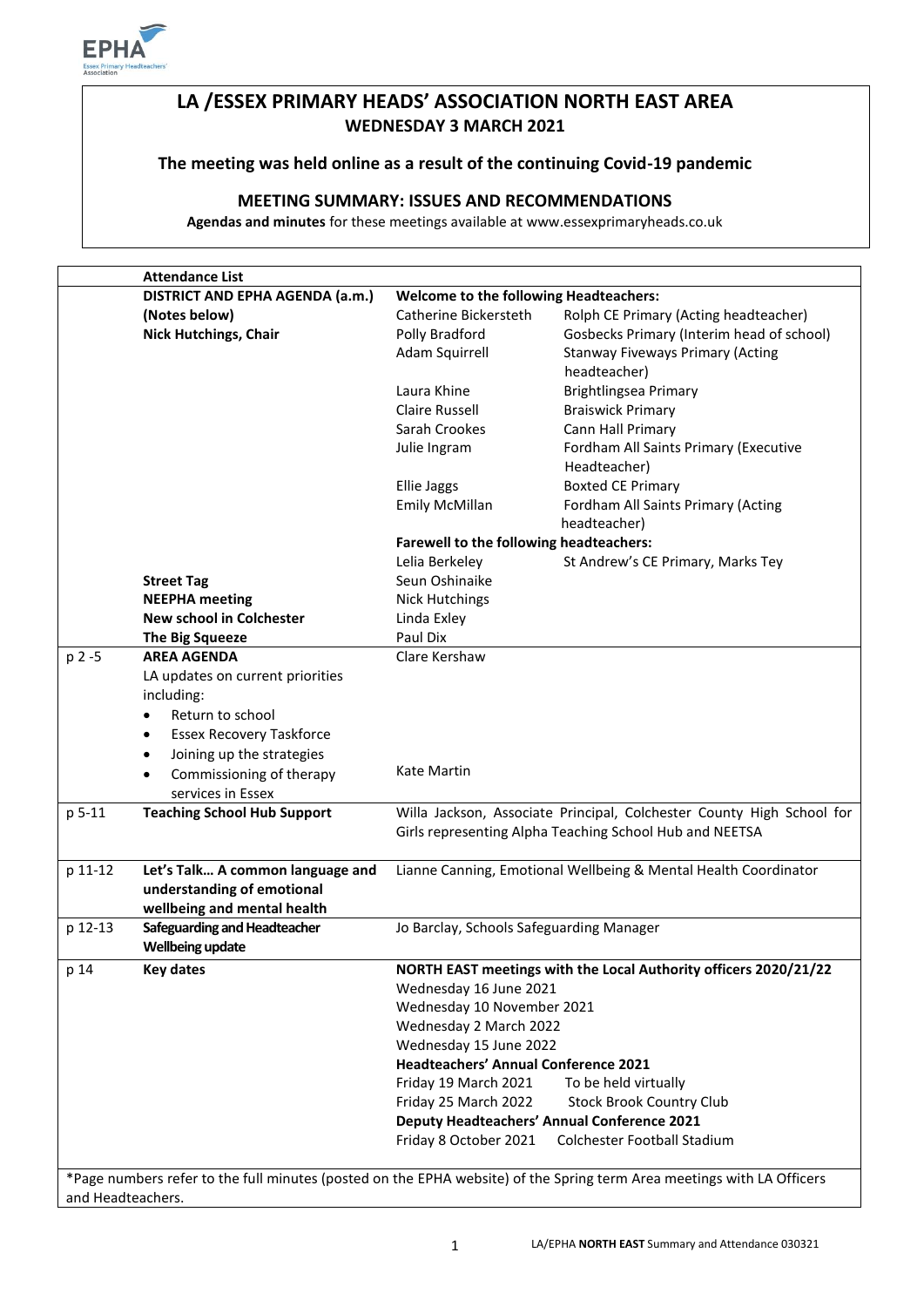

# **LA /ESSEX PRIMARY HEADS' ASSOCIATION NORTH EAST AREA DISTRICT AND AREA MEETING WEDNESDAY 3 MARCH 2021 ATTENDANCE**

#### **Present**

#### **LA Officers**

Sally Blunden Consultant Kate Martin ECC Commissioner

Rachel Anderson Harwich Primary and Nursery Harie Kelly St Teresa's Catholic Primary Koulla Anslow Lakelands Primary Lacker Lakelands Primary Lakelands Dedham CE Primary Sue Bardetti **Holland Haven Primary** Susan Locke Milldene Primary Liz Bartholomew The Mayflower Primary **Naria Luck-Davies Bradfield Primary Maria Luck-Davies** Bradfield Primary Catherine Bickersteth Rolph CE Primary **Ian MacDonald** Elmstead Primary Simon Billings St John's Green Primary Becky Maguire St Joseph's Catholic Primary Suzie Bliss Walton-on-the-Naze Primary Rebecca McCutcheon Monkwick Juniors Polly Bradford Gosbecks Primary Gost Joanna Marshall Tendring Primary Toby Bull The Bishop William Ward CE Primary Janet Meacock Millfields Primary Tracey Caffull Great Bentley Primary/Frinton Carl Messer St George's New Town Juniors Alex Candler Lexden Primary **Mark Millbourne** Prettygate Infant and Juniors Mark Carter-Tufnell St Osyth/Mistley Norman Primaries Gail Morgan St Michael's Primary & Nursery Brian Combes Stanway Primary Stanway Stanway Stanway Stanway Stanway Stanway Stanway Stanway Stanway Stanway S Lisa Corby **Iceni Academy Iceni Academy** Claire Newson Parsons Heath CE Primary Mel Cork **Heathlands CE Primary Figure 1** Donna Parker **Ardleigh St Mary's Primary** Ruth Cornell Kings Ford Infants & Nursery Richard Potter Home Farm Primary Sarah Crookes Cann Hall Primary Claire Russell Braiswick Primary Cherry Curle Engaines Primary Clare Sampson Roach Vale Primary Paula Derwin **Hazelmere Juniors** Leesa Sharpe Broomgrove Juniors Sarah Dukelow Alresford Primary Nikki Sirett Alton Park Juniors Diane Fawcett St Andrew's CE Primary, Weeley Darren Smith Brinkley Grove Primary Belynda Fellows St James CE Primary Sarah Stevenson Langenhoe Primary Alan Garnett North Primary & Nursery Steven Turnbull Hazelmere Infants and Nursery Debbie Griggs Myland Primary Craig Twin St John's CE Primary Jackie Halliday Messing School **Messing School** Tania Wright Mersea Island School Bridget Harris St Thomas More's Catholic Primary Nichelle Wright Montgomery Juniors Vicky Higgins St Martin Frobisher Academy Claire Holmes Monkwick Infants & Nursery **In Attendance**  Nick Hutchings Nicast Chair/ Hamilton Primary Pam Langmead EPHA Professional Officer Julie Ingram Chappel CE Primary/Fordham All Saints Ellie Jaggs Boxted St Peter's CE Primary Paul Dix When the Adults Change Karen Jones Great Clacton CE Juniors Seun Oshinaike Street Tag

Clare Kershaw Director of Education **Apologies Apologies** Philippa Holliday Assistant Director, North East Susan Shipp Friars Grove Primary Stephen Chynoweth EY and Education Manager, N East | Nicky Patrick Spring Meadow Primary Kerry McGrory SE Partner (North East) Carole Farrer SE Partner (North East) Jo Barclay Schools Safeguarding Manager Lianne Canning EWMH Co-ordinator

Jennifer Penney Sam Wilding

Shalford Primary Braiswick Primary Becky Keitch St George's CE Primary, Gt Bromley Willa Jackson Alpha Teaching School Hub Linda Exley The Gilberd School

Note: If your attendance or apologies have not been noted please contact the EPHA Professional Officer at [pam@langmead.me.uk](mailto:pam@langmead.me.uk) for amendment.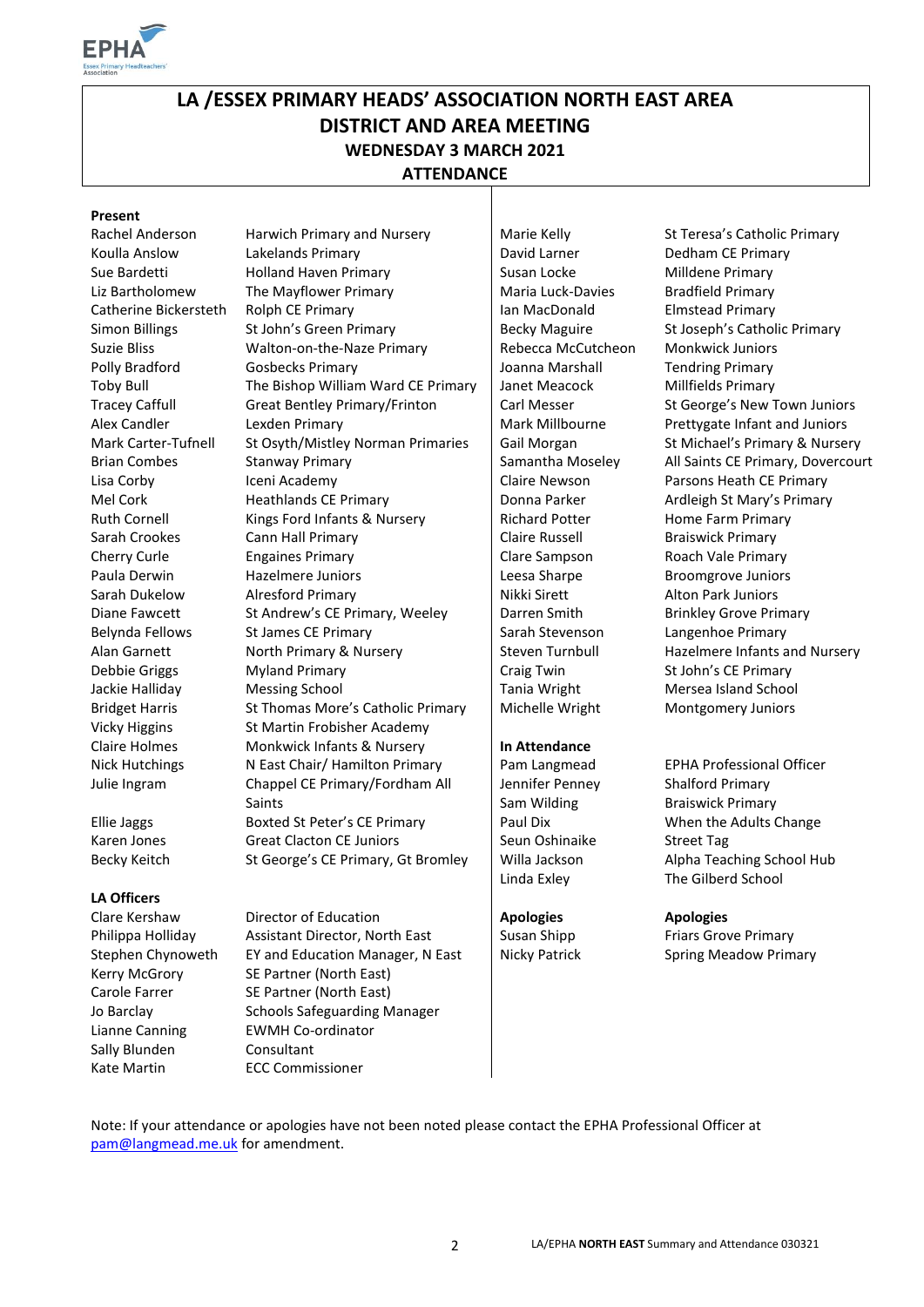

### **NORTH EAST EPHA AREA MEETING MINUTES 3 MARCH 2021**

#### **1. WELCOME**

The meeting was held online as a result of the continuing Coronavirus pandemic. Nick Hutchings, the North East Area Chair welcomed headteachers to the meeting.

#### **Welcome to the following new Headteachers:**

| Catherine Bickersteth | Rolph CE Primary (Acting headteacher)              |
|-----------------------|----------------------------------------------------|
| Polly Bradford        | Gosbecks Primary (Interim head of school)          |
| <b>Adam Squirrell</b> | Stanway Fiveways Primary (Acting headteacher)      |
| Laura Khine           | Brightlingsea Primary                              |
| <b>Claire Russell</b> | <b>Braiswick Primary</b>                           |
| Sarah Crookes         | <b>Cann Hall Primary</b>                           |
| Julie Ingram          | Fordham All Saints Primary (Executive Headteacher) |
| Ellie Jaggs           | <b>Boxted CE Primary</b>                           |
| <b>Emily McMillan</b> | Fordham All Saints Primary (Acting headteacher)    |

#### **Farewell to the following headteacher:**

Lelia Berkeley St Andrew's CE Primary, Marks Tey Nick noted that Lelia is retiring after 18 years of headship – an amazing achievement. She stayed on to support her school during the Covid pandemic.

#### **2. STREET TAG**

Seun Oshinaike attended the meeting to inform heads about Street Tag, the "family-friendly game that turns the local area into a virtual playground".

Physical Activity for children and young people may never have been so important, with evidence revealing that Covid-19 unsurprisingly, caused significant disruption to their lives. Local intelligence (alongside national statistics) is indicating that many children have returned to our schools deconditioned from being physically inactive and with decreased mental health. Insight also shows that 71% of children (when being active) did so with their families. Therefore, there is great potential for Parents and Caregivers to continue to be role models for physical activity supported by our fantastic schools.

Seun suggested that with the support of school to sign up and spread the word, children and families will be encouraged to be more active by walking, cycling or running to collect points for their school using their smartphones. Street Tag is a mobile application that motivates inactive or sedentary families to be more active. The app targets the whole family, providing a motivating and familyinclusive experience for both children and parents. Users of the Street Tag app collect points assigned to them once they are within 40-metre radius of virtual tags; steps can also be synced and converted into Street Tag points. These points add up in real time on the leaderboard, with prizes to be won at the end of each season.

It's free for schools to join Street Tag (sponsored by Sport England), including all of the support the school will receive. The app supports an adult to have an additional two children on their smartphone.

250 participants in a team per school; once a school team is full, the school can add a second team. Schools with a smaller population size are supported to merge and team up with another smaller population size school.

Process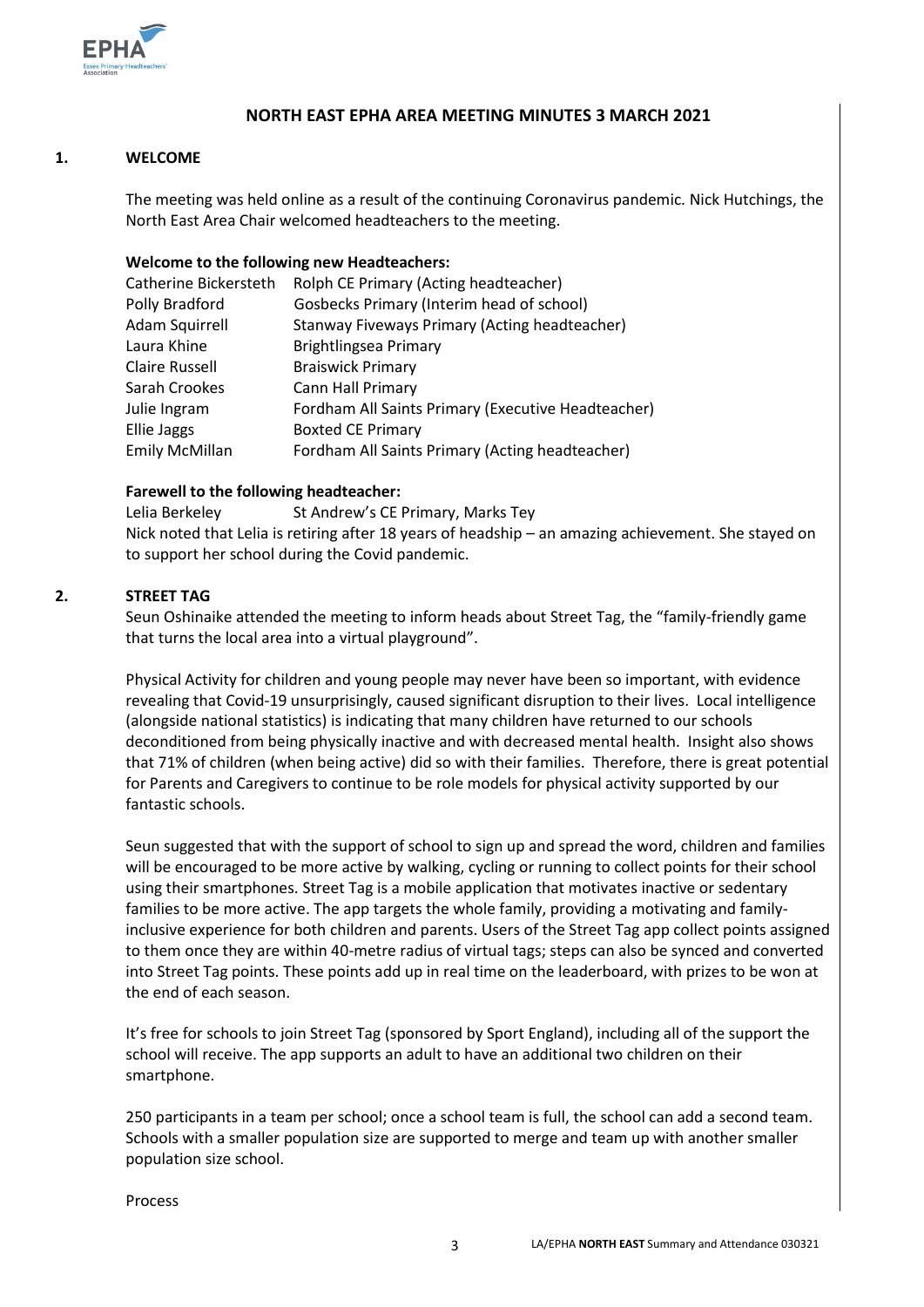

- Sign up from the presentation or through email contact.
- Phone call arranged to answer any questions that the school might have.
- Unique QR code created for the school.
- The school captain log-in details are created and shared with the school.
- Newsletter/SMS/email template provided.
- Street Tag guide supplied.
- The school Poly Tag is provided.
- The first batch of PEcodes is provided for the school.

Support provided

- Street Tag will provide explainer videos to be shared with parents and the children.
- Monthly virtual drop-in sessions for schools on a weekday after school.
- Bi-weekly virtual drop-in sessions for families on Saturdays.
- Podcasts are available on the website for inspiration.
- FAQs support available on the website.
- Prizes for winning schools and families in each round of each school leaderboard season (approximately 14 weeks)

A Colchester Leaderboard has been set up, and should be going live at the end of March. A Tendring Leaderboard is also being planned – no launch date yet, but expressions of interests welcomed.

Contact details [seun@streettag.co.uk](mailto:seun@streettag.co.uk) [meenakshi@streettag.co.uk](mailto:meenakshi@streettag.co.uk) @streettaghq [www.streettag.co.uk](http://www.streettag.co.uk/)

#### **3. NORTH EAST EPHA MEETING**

- **a)** Thank you to all of the headteachers that continue to represent primary headteachers on the EPHA Executive and on other committees.
- **b) The Spring term EPHA newsletter** was circulated to headteachers in advance of the meeting this can also be found on the EPHA website [www.essexprimaryheads.co.uk.](http://www.essexprimaryheads.co.uk/)

#### **c) Headteachers' conference**

The annual headteachers' conference will be held online in March, as a result of the continuing pandemic and restrictions. There are still places available for Essex primary heads; please contact Pam Langmead if you wish to attend. Nick encouraged headteachers to take this as a day based at home, so that they could enjoy and benefit from some excellent speakers and a day focused on leadership.

#### **d) Deputy Heads' conference**

Friday 8th October 2021 – Colchester Football Stadium Information will be sent to schools in June.

#### **e) New through-school in Colchester**

Linda Exley, the headteacher of The Gilberd school attended the meeting to update North East heads about the plans for a new through-school in Colchester.

The plan is for a new school, called Trinity (part of the Alpha MAT), about one mile from Colchester station on the Chesterwell area of NE Essex, on the old Cant's Roses site. This will eventually be a six form entry for the secondary school and two form entry for the primary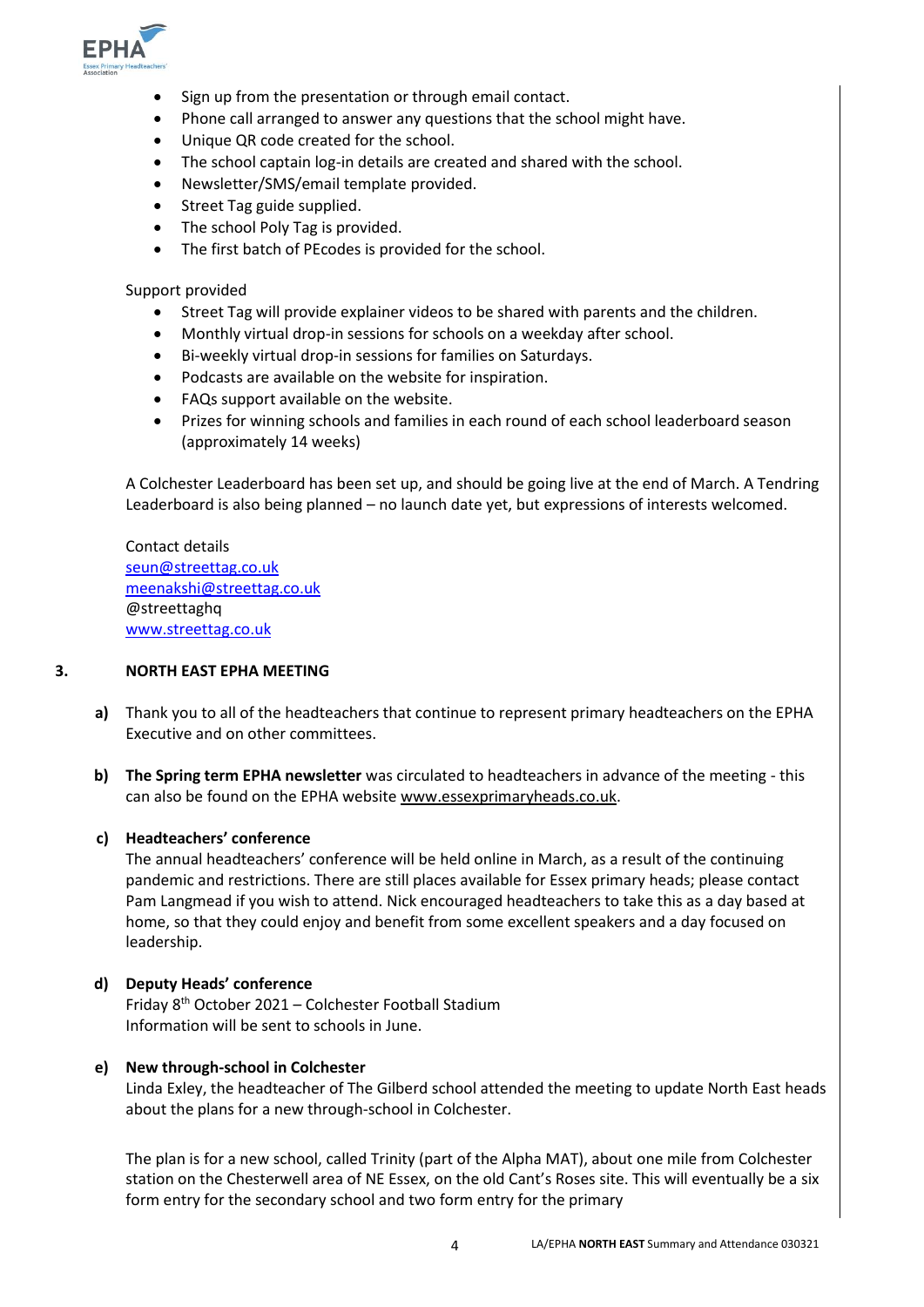

The permanent secondary school building is not yet built, but the intake for Trinity will start on The Gilberd site in September with 120 students. There will be an intake of a further 120 students next year and the school will then move to the permanent site (Spring 2022). The cohort that starts September 22 will be the full PAN of 180.

Linda explained that they have not yet started developing the primary school and no date has been confirmed – 2025/26 or 2026/27 are possible but still not definite. She confirmed that the Trust will work with local schools and make sure they are aware of the development.

This year's admissions are in a state of flux. Trinity stands outside the normal admissions process this year, so there are students who have been offered places at both The Gilberd and Trinity. She confirmed that there will be more clarity by 15<sup>th</sup> March.

Linda can be contacted at [LEX@gilberd.com](mailto:LEX@gilberd.com)

### **4. THE BIG SQUEEZE Paul Dix**

Paul Dix has been working with the most difficult behaviours in the most challenging urban schools and colleges for the last 25 years. As a teacher he worked in East London, Nuneaton and Birmingham. Paul founded Pivotal Education and was a founding member of The TBAP Trust transforming behaviour, teaching and learning in schools and colleges in the UK and internationally.

Paul has advised the Department for Education on Teacher Standards, given evidence to the Education Select Committee and carried out extensive work with the Ministry of Justice on Behaviour and Restraint in Youth Custody.

His book 'When The Adults Change, Everything Changes' has sold more than 100,000 copies and been the catalyst for change in thousands of schools worldwide. Paul is co-founder of Teacher Hug Radio and his new book 'After the Adults Change: Achievable Behaviour Nirvana' will be published next month.

[www.WhenTheAdultsChange.com](http://www.whentheadultschange.com/)

Paul introduced himself as the antidote to the current DfE "discipline drive" in schools. [https://www.gov.uk/government/news/education-secretary-were-going-on-a-discipline-drive-in](https://www.gov.uk/government/news/education-secretary-were-going-on-a-discipline-drive-in-schools)[schools](https://www.gov.uk/government/news/education-secretary-were-going-on-a-discipline-drive-in-schools)

In advance of the meeting he circulated a crib sheet, highlighting five aspects of a "return to school" plan. He noted that both adults and children are likely to be anxious about the return to full opening of their schools. His aim in the session was to provide headteachers with a plan for the return to full opening, noting that: "Behaviour management is a team sport".

#### **Adult behavior**

Paul asked the question: How many incidents that happen in a school are made worse by the behaviour of adults? He asked heads to consider three approaches that would direct adult behaviour. For example:

Calm response, human first, unconditional positive regard, kindness, listening. Perhaps your expectations should be included in every advert for new staff members?

#### **Expectations**

Determine 3 simple words for your school – if rules have to be printed on a sheet of A4 it is unlikely that anyone will remember them.

#### **Positive recognition**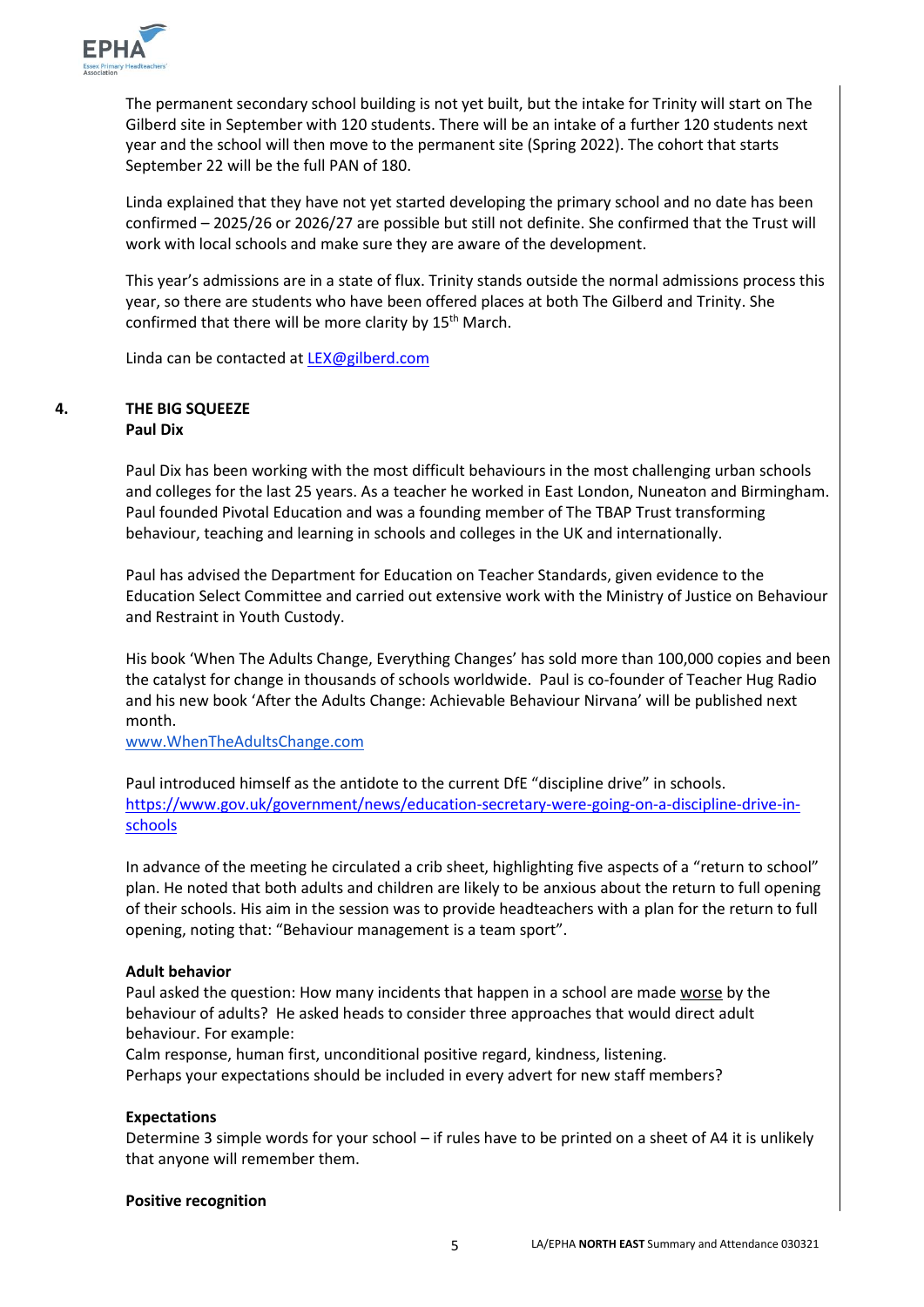

Identify the children who go "over and above", not those who merely reach the expected. Don't reward the child who hangs up his or her coat, but do recognize the child who goes "over and above", who hangs up the coats that others have dropped.

Paul noted that, in a study of around 1,000 children in Basildon, when asked what reward they valued most (from school trips to cash) the following were the top 3 valued by children:

Number 3 – praise, from someone who mattered

Number 2 – a positive note home (don't overdo it, make the recognition count) Number  $1 - a$  positive phone call home.

Paul stressed "first attention to best conduct". He mentioned Hot Chocolate Friday, one of his favourite reward systems.

<https://pivotaleducation.com/hot-choc-friday/>

Ask all visitors to be on the lookout for good behavior, and give them a strip of paper to note the name of a child, which then gets handed in when they leave.

- $\bullet$  PIP praise in public
- $\bullet$  RIP remind in private

#### **Prompts and mantras**

Paul stressed the use of the words "I've noticed" or "I wondered" rather than the more accusatory "You have", when addressing a pupil's behaviour. He suggested that schools develop a 30-second intervention script that all staff members use, such as:

- I've noticed... identify the behavior
- $\bullet$  Be clear about the school rule that has been broken e.g. safety, learning
- Next step introduce a consequence "softly" use positive reminders of the behavior that is expected and has been demonstrated, in the past, by the child.

#### **Restorative resolutions**

These should be about repairing trust, not accusing the child even further.

#### **Teacher Hug Radio**

Paul mentioned Teacher Hug, an online talk radio station for teachers and educators. It brings the best teachers and leaders alongside the most exciting education disruptors to deliver teaching ideas, workload solutions, education research and the latest in classroom ideas. He stressed that this is not CPD at the weekend, but a focused, supportive radio station championing teachers and educators.

Paul can be contacted a[t Hello@WhenTheAdultsChange.com](mailto:Hello@WhenTheAdultsChange.com) His website is a[t https://whentheadultschange.com/](https://whentheadultschange.com/) Full of resources, including suggestions for reading groups. Teacher Hug Radio can be found at<https://teacherhug.co.uk/>

For more info about TPP (the approach in Essex), please see the infolink: <https://schools.essex.gov.uk/pupils/SEND/Pages/SEMH---Trauma-Perceptive-Practice.aspx>

#### **5. CLOSE OF MEETING AND THANK YOU FROM THE NORTH EAST CHAIR**

Nick Hutchings thanked the North East headteachers for attending the meeting. He wished headteachers luck with the full reopening of schools on March 8<sup>th</sup> and for the remainder of the term.